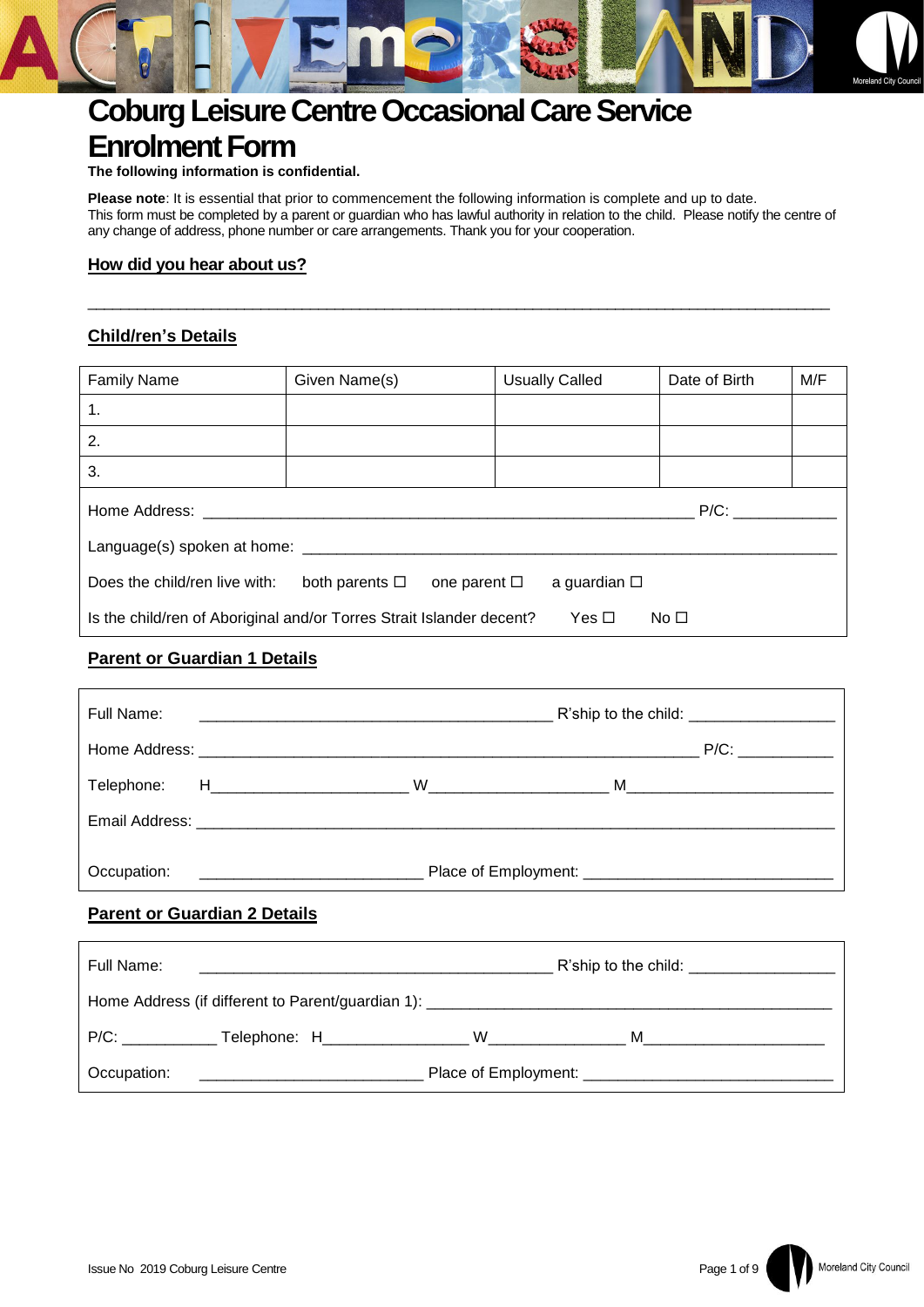# **COURT ORDERS RELATING TO THE CHILD**

Are there any court orders relating to the powers and responsibilities of the parents in relation to the child or access to the child?  **NO – proceed to the next section YES – please read and complete the following** 

- 1. Bring in the original court orders for staff to view and attach a copy to this enrolment form.
- 2. If these court orders give powers to other persons AND/OR affect the powers, duties, responsibilities and/or authorities of a parent or guardian of the child to:
	- o consent to the medical treatment of the child/ren and the authorisation of the service to seek medical treatment by an appropriate medical or ambulance service
	- o request or permit the administration of medication to the child/ren
	- $\circ$  authorises the taking of the child/ren outside the premises by a staff member of the service in the case of an emergency when reasonably required
	- o collect the child

Please describe these changes and provide the contact details of any person given these powers

# **DETAILS OF PEOPLE WHO CAN COLLECT THE CHILD**

There may be times when the child has an accident, injury, trauma or illness and the parent/s or guardian/s cannot be contacted. In the event that the child is not collected and the parent/s or guardian/s **cannot** be contacted, the children's service will use this list to arrange someone to collect the child. This list may be added to throughout the year. To deal with these situations the children's service should notify one of the following people who are authorised to collect/care and consent to medical treatment for the child. **Identification must be produced on request from staff.**

\_\_\_\_\_\_\_\_\_\_\_\_\_\_\_\_\_\_\_\_\_\_\_\_\_\_\_\_\_\_\_\_\_\_\_\_\_\_\_\_\_\_\_\_\_\_\_\_\_\_\_\_\_\_\_\_\_\_\_\_\_\_\_\_\_\_\_\_\_\_\_\_\_\_\_\_\_\_\_\_\_\_\_\_\_\_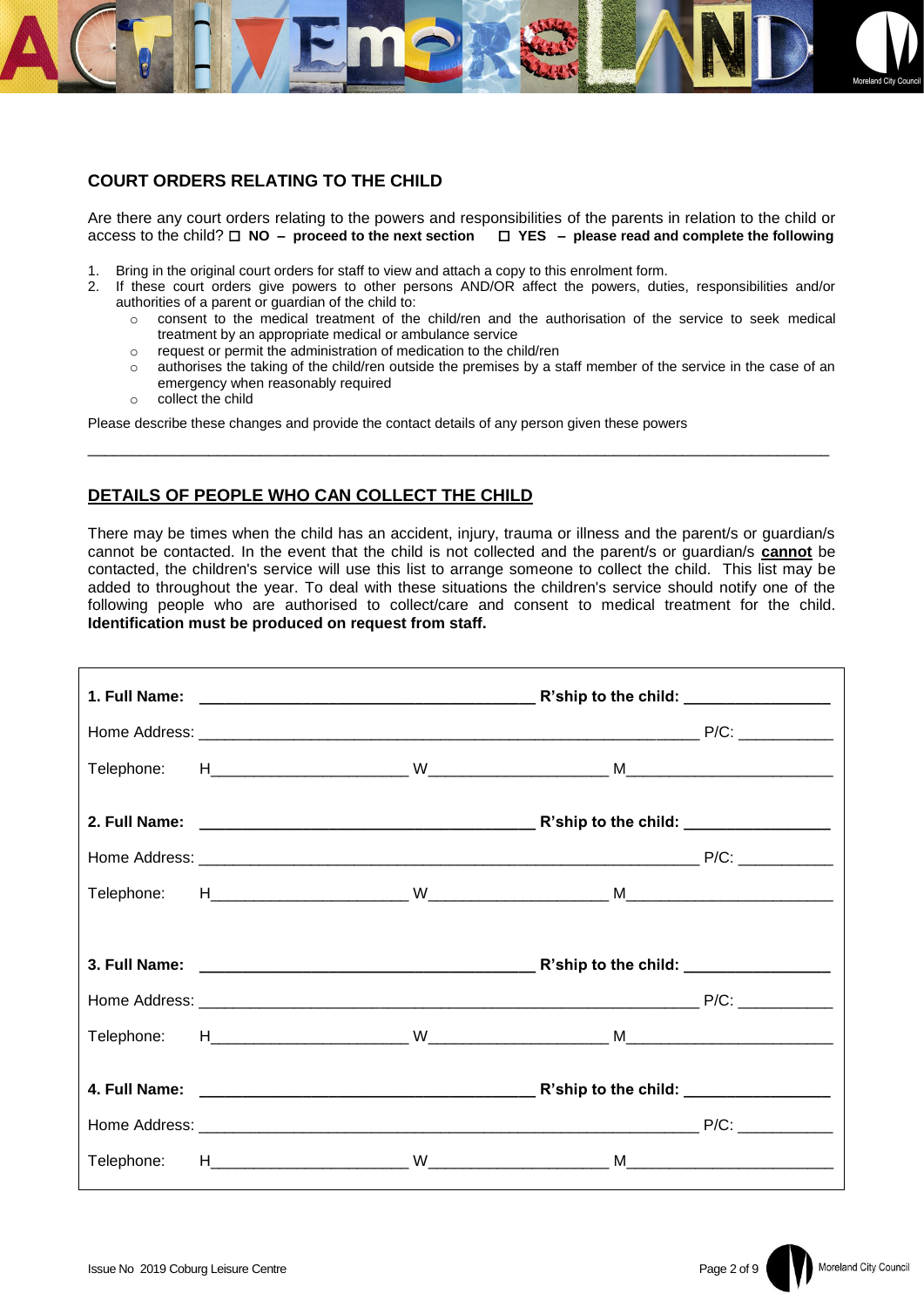

# **MEDICAL AND HEALTH INFORMATION**

| Maternal and Child Health Centre OR Doctor Name: _______________________________                                                                                                                                                                                                                                                                                                                                                                                                                                                |                                                |                                                                                             |  |
|---------------------------------------------------------------------------------------------------------------------------------------------------------------------------------------------------------------------------------------------------------------------------------------------------------------------------------------------------------------------------------------------------------------------------------------------------------------------------------------------------------------------------------|------------------------------------------------|---------------------------------------------------------------------------------------------|--|
| <b>Medical Service:</b>                                                                                                                                                                                                                                                                                                                                                                                                                                                                                                         |                                                |                                                                                             |  |
| Address:                                                                                                                                                                                                                                                                                                                                                                                                                                                                                                                        |                                                |                                                                                             |  |
| Medicare No:<br>Telephone:                                                                                                                                                                                                                                                                                                                                                                                                                                                                                                      |                                                |                                                                                             |  |
| No <sub>1</sub><br>Private Health Cover:<br>Ambulance Subscription:<br>Yes $\Box$                                                                                                                                                                                                                                                                                                                                                                                                                                               |                                                | Yes $\Box$ No $\Box$                                                                        |  |
| Please provide details and attach a copy of relevant management procedures or plans for any "yes"<br>responses to the following questions.                                                                                                                                                                                                                                                                                                                                                                                      |                                                |                                                                                             |  |
| In the case of anaphylaxis you will be provided with a copy of the services Anaphylaxis Policy and Risk Minimisation Plan. You<br>are required to provide the service with an individual medical management plan (Action Plan) for your child signed by the<br>medical practitioner who is treating your child. More information is available at www.education.vic.gov.au/anaphylaxis                                                                                                                                           |                                                |                                                                                             |  |
| CHILD 1<br>Name and the set of the set of the set of the set of the set of the set of the set of the set of the set of the<br>Has your child been diagnosed at risk of anaphylaxis?<br>Does your child have an auto injection device and Action Plan (e.g. EpiPen <sup>®</sup> )?<br>Does your child have any special needs e.g. medical/physical conditions?<br>Does your child suffer from any allergies or sensitivities (e.g. Asthma)?<br>Does your child have any dietary restrictions, food intolerances?                 | YES □<br>YES □<br>YES □<br>YES □<br>YES □      | NO <sub>0</sub><br>NO <sub>0</sub><br>NO <sub>1</sub><br>NO <sub>1</sub><br>NO <sub>1</sub> |  |
| CHILD <sub>2</sub><br>Has your child been diagnosed at risk of anaphylaxis?<br>Does your child have an auto injection device and Action Plan (e.g. EpiPen <sup>®</sup> )?<br>Does your child have any special needs e.g. medical/physical conditions?<br>Does your child suffer from any allergies or sensitivities (e.g. Asthma)?<br>Does your child have any dietary restrictions, food intolerances?                                                                                                                         | YES □<br>YES □<br>YES □<br>YES □<br>YES O NO O | NO <sub>II</sub><br>NO <sub>II</sub><br>NO <sub>0</sub><br>NO <sub>0</sub>                  |  |
| CHILD <sub>3</sub><br>Name<br>Has your child been diagnosed at risk of anaphylaxis?<br>Does your child have an auto injection device and Action Plan (e.g. EpiPen <sup>®</sup> )?<br>Does your child have any special needs e.g. medical/physical conditions?<br>Does your child suffer from any allergies or sensitivities (e.g. Asthma)?<br>Does your child have any dietary restrictions, food intolerances?<br>We regret that we are unable to care for sick children or children with contagious illnesses. Please note if | YES □<br>YES □<br>YES □<br>YES O NO O<br>YES □ | NO <sub>0</sub><br>NO <sub>0</sub><br>NO <sub>1</sub><br>NO <sub>II</sub>                   |  |
| your child requires the administration of medication you will need to complete an "Authority to Give<br>Medication" form.                                                                                                                                                                                                                                                                                                                                                                                                       |                                                |                                                                                             |  |

Moreland City Council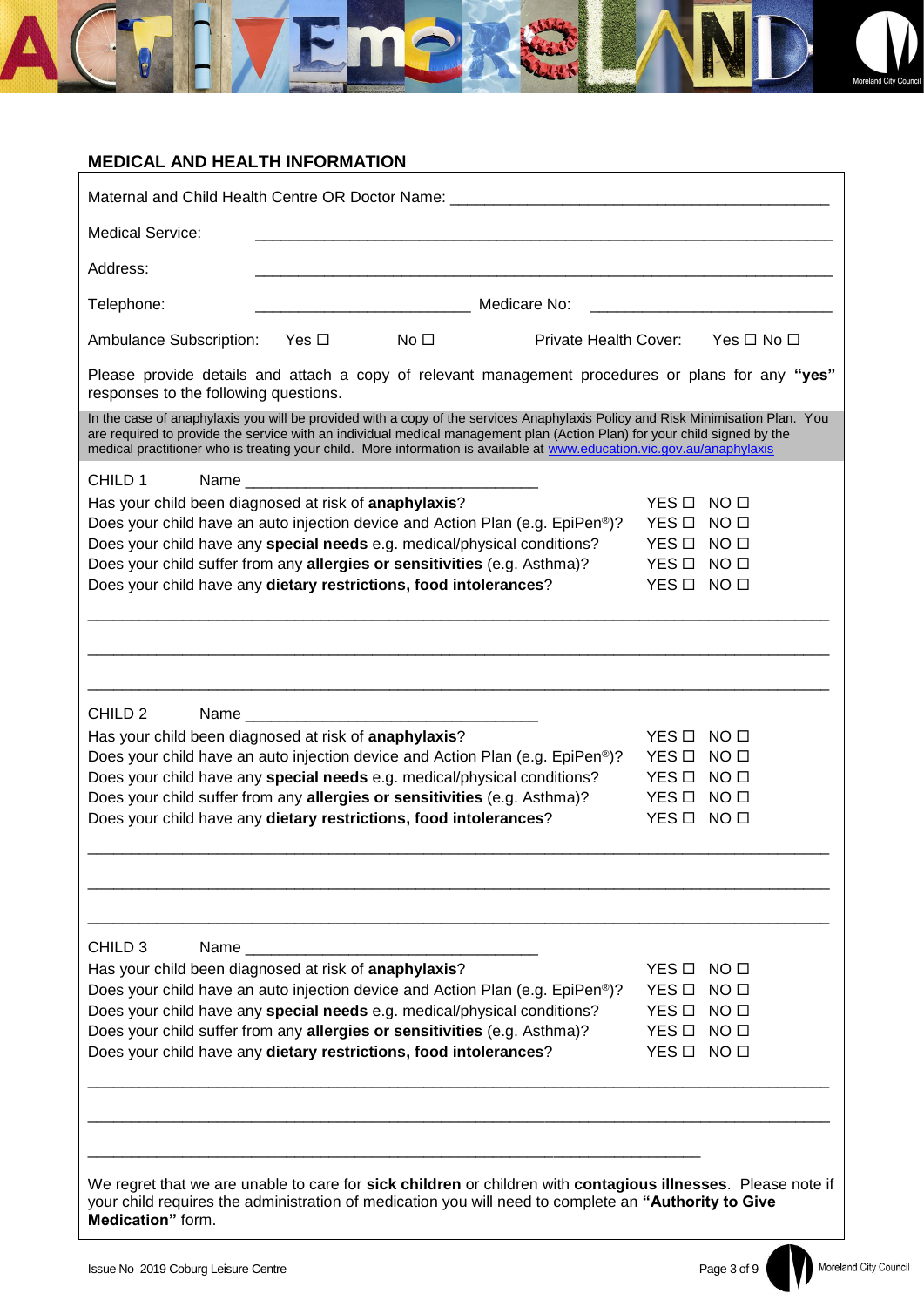

In line with the Cancer Council Victoria and SunSmart recommendations, the children's service suggests all children are protected by SPF 30 (or higher) sunscreen when exposed to sunlight. In conjunction with the YMCA SunSmart Policy, **we ask that each parent apply SPF 30 (or higher) sunscreen to their child prior to their arrival at the children's service.** Children are also required to wear a hat while outside, if one is not supplied your child/ren will not be able to go outside. Copies of the YMCA Sun Smart Policy are available on request from staff. Yes  $\Box$  reapply SPF 30 (or higher) sunscreen or the one which I have supplied, to my child as required when going outside from **15th August to the end of April** and whenever UV levels reach 3 and above. No  $\Box$  do not **reapply** SPF 30 (or higher) sunscreen to my child.

# **IMMUNISATION**

I understand that it is my responsibility to ensure that the children's service facility has an up to date immunisation record for my child/ren.

**Has your child/ren been immunised?** Yes □ No □

If **YES**;

In accordance with the 'No Jab, No Play' legislation parents are required to attach a copy of their chid/ren's immunisation History Statement before their enrolment can be processed. **The only accepted form of immunisation documentation status is an Immunisation History Statement (IHS)** from the Australian Immunisation Register (AIR). Parents also have an ongoing obligation to keep immunisation information current at our service. Please attach immunisation statement to enrolment, or email [jess.sbaraglia@ymca.org.au](mailto:jess.sbaraglia@ymca.org.au)

To obtain the documentation you can either:

- Go through Medicare online accounts i.e. MyGov
- Email [www.medicareaustralia.gov.au/online](http://www.medicareaustralia.gov.au/online)
- Call the Immunisation Register (Australian Childhood Immunisation Register) Phone: 1800 653 809 or email: [acir@medicareaustralia.gov.au](mailto:acir@medicareaustralia.gov.au)
- Visit a local Medicare service centre
- Requested a statement to be sent in the mail

**Staff Only 4ttached & Sighted 7es** □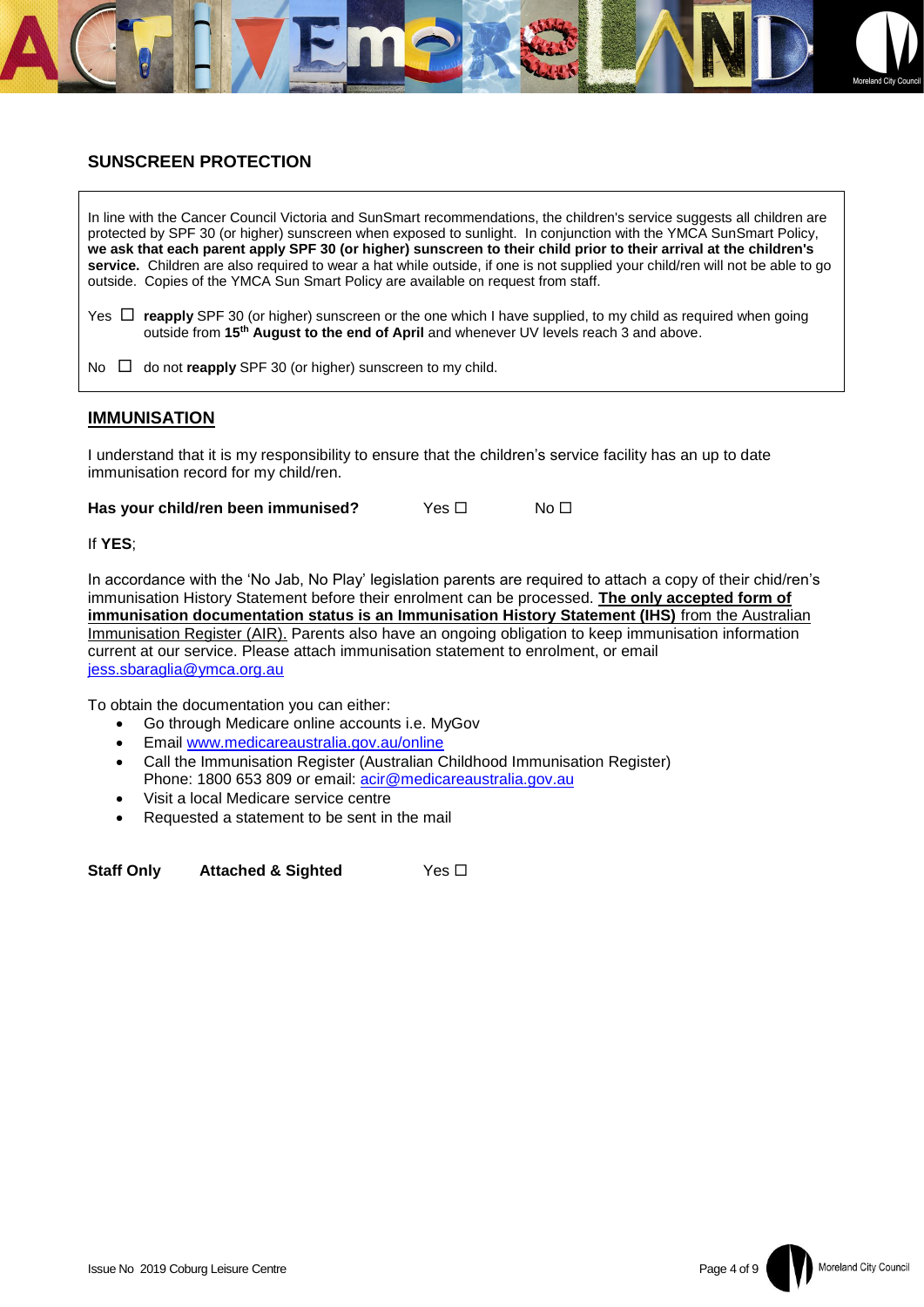# **OTHER INFORMATION**

If there is anything else that the children's service should know about the child (eg excessive fear, toileting, interests and abilities, behavioural styles, cultural values and religious beliefs etc) please provide details:

 $\_$  ,  $\_$  ,  $\_$  ,  $\_$  ,  $\_$  ,  $\_$  ,  $\_$  ,  $\_$  ,  $\_$  ,  $\_$  ,  $\_$  ,  $\_$  ,  $\_$  ,  $\_$  ,  $\_$  ,  $\_$  ,  $\_$  ,  $\_$  ,  $\_$  ,  $\_$  ,  $\_$  ,  $\_$  ,  $\_$  ,  $\_$  ,  $\_$  ,  $\_$  ,  $\_$  ,  $\_$  ,  $\_$  ,  $\_$  ,  $\_$  ,  $\_$  ,  $\_$  ,  $\_$  ,  $\_$  ,  $\_$  ,  $\_$  ,

 $\_$  ,  $\_$  ,  $\_$  ,  $\_$  ,  $\_$  ,  $\_$  ,  $\_$  ,  $\_$  ,  $\_$  ,  $\_$  ,  $\_$  ,  $\_$  ,  $\_$  ,  $\_$  ,  $\_$  ,  $\_$  ,  $\_$  ,  $\_$  ,  $\_$  ,  $\_$  ,  $\_$  ,  $\_$  ,  $\_$  ,  $\_$  ,  $\_$  ,  $\_$  ,  $\_$  ,  $\_$  ,  $\_$  ,  $\_$  ,  $\_$  ,  $\_$  ,  $\_$  ,  $\_$  ,  $\_$  ,  $\_$  ,  $\_$  ,

 $\_$  ,  $\_$  ,  $\_$  ,  $\_$  ,  $\_$  ,  $\_$  ,  $\_$  ,  $\_$  ,  $\_$  ,  $\_$  ,  $\_$  ,  $\_$  ,  $\_$  ,  $\_$  ,  $\_$  ,  $\_$  ,  $\_$  ,  $\_$  ,  $\_$  ,  $\_$  ,  $\_$  ,  $\_$  ,  $\_$  ,  $\_$  ,  $\_$  ,  $\_$  ,  $\_$  ,  $\_$  ,  $\_$  ,  $\_$  ,  $\_$  ,  $\_$  ,  $\_$  ,  $\_$  ,  $\_$  ,  $\_$  ,  $\_$  ,

# **CONDITIONS OF ENROLMENT**

|           | By enrolling my child/ren in the Coburg Leisure Centre Children's Service, I agree to the following conditions:                                                                                                                                                                                                        |
|-----------|------------------------------------------------------------------------------------------------------------------------------------------------------------------------------------------------------------------------------------------------------------------------------------------------------------------------|
|           | 1. Children are only accepted into the facility from 6 weeks of age through to 12 years of age.                                                                                                                                                                                                                        |
|           | 2. Although every care will be taken, childcare staff are free from all responsibility for accidents or loss of<br>property in connection with any child's participation in the program.                                                                                                                               |
|           | 3. I am willing for my child/ren to participate in all activities offered in the facility. I agree it is my<br>responsibility to familiarise myself with the program and to advise the Centre in writing if I do not wish my<br>child/ren to participate in a particular activity.                                     |
|           | 4. I agree to collect or make arrangements for the collection of the child/ren referred to in this enrolment<br>form if they become unwell at the service.                                                                                                                                                             |
|           | 5. In the event of accident, injury, trauma or illness suffered by my child/ren, childcare staff are authorised,<br>on behalf of myself, to seek or where appropriate administer such medical treatment as is reasonably<br>required. I shall then reimburse the centre for any expense incurred.                      |
|           | 6. In the case of an emergency and for training purposes I authorise the taking of my child/ren outside the<br>premises of the service by a staff member.                                                                                                                                                              |
|           | 7. I give consent for the proprietor to seek medical treatment for my child from a registered medical<br>practitioner, hospital or ambulance service if required.                                                                                                                                                      |
|           | 8. I have read, understood and agree to follow the payment structure and policies.                                                                                                                                                                                                                                     |
|           | 9. The Centre reserves the right to exclude children from the facility for misbehaviour that is deemed<br>inappropriate. In the event of suspension or expulsion from the facility, it is the parents' responsibility to<br>have the child collected immediately. No monies will be refunded for that session of care. |
|           | 10. The Centre reserves the right to refuse any person entry to the childcare facility as decided by Centre<br>Management.                                                                                                                                                                                             |
|           | 11.I agree that my child/ren may be photographed while participating in the program for internal use only (on<br>the display wall, for programming purposes). To agree for photographic consent for advertising purposes<br>I will complete the attached "Photograph Request and Consent Form."                        |
|           | <b>DECLARATION</b>                                                                                                                                                                                                                                                                                                     |
|           |                                                                                                                                                                                                                                                                                                                        |
|           | <b>Print Full Name</b>                                                                                                                                                                                                                                                                                                 |
|           | am a person with lawful authority of the child referred to in this enrolment form;                                                                                                                                                                                                                                     |
| $\bullet$ | declare that the information provided for the purpose of this enrolment is true and correct and that I<br>undertake to immediately inform the children's service in the event of any change to this information;                                                                                                       |
|           | have read, understood and agree to the conditions outlined above.                                                                                                                                                                                                                                                      |
|           | Date: $\frac{1}{\sqrt{2}}$                                                                                                                                                                                                                                                                                             |
|           | <b>Parent/Guardian Signature</b>                                                                                                                                                                                                                                                                                       |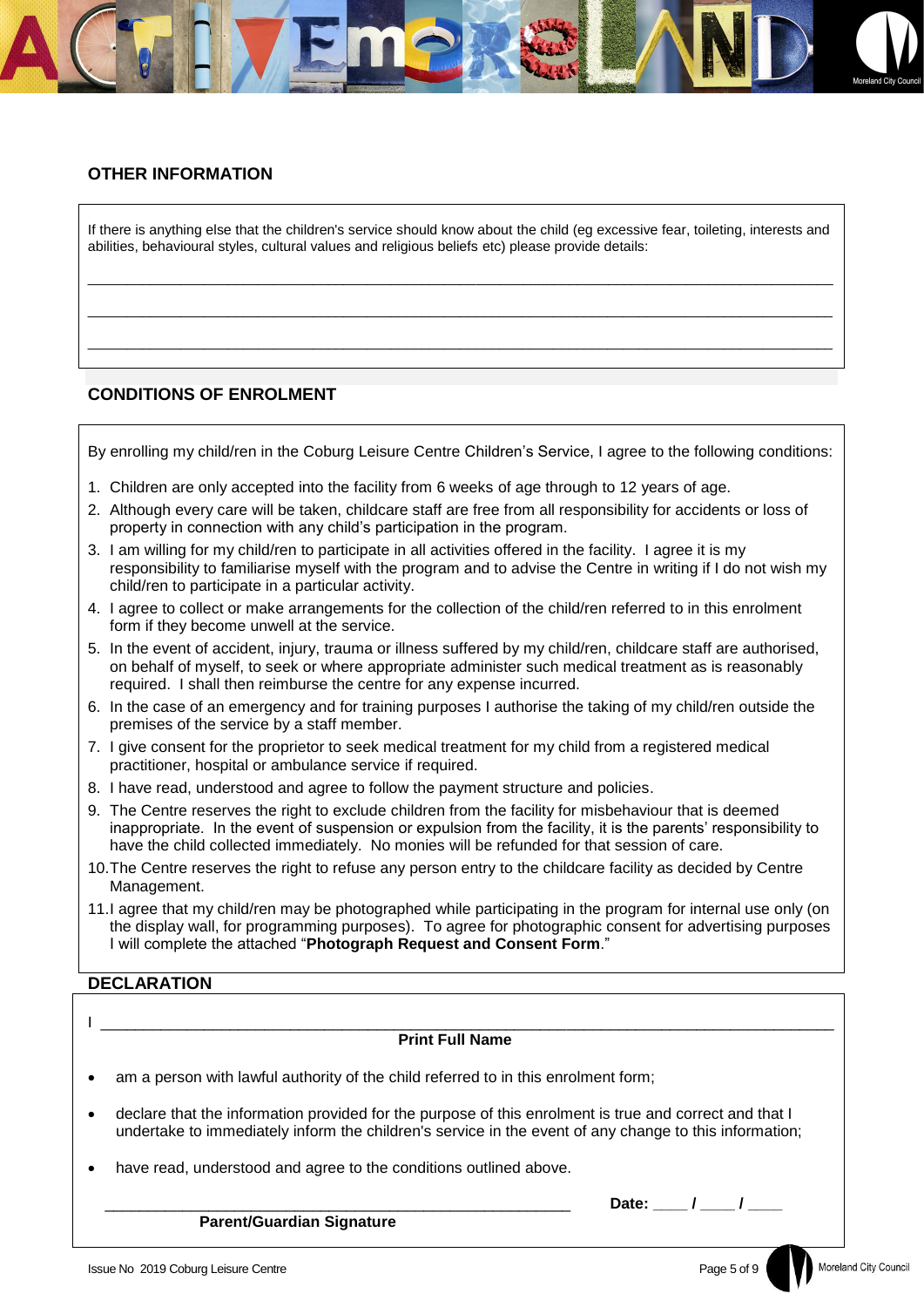#### **Privacy Disclaimer**

The YMCA uses this form to collect personal information for the purposes of program enrolment and statistical recording. The information may be shared with funding agencies, staff and administrators. You will be able to access and amend or correct information on request.

#### **Lawful Authority**

All parents have powers and responsibilities in relation to their children, which can only be changed by a court order. The children's Services Regulations 2009 refer to these powers and responsibilities as lawful authority. It is not affected by the relationship between the parents, such as whether or not they have lived together or are married.

A court order such as under the Family Law Act may take away the authority of a parent to do something or may give it to another person.

A guardian of a child has lawful authority. A legal guardian is given lawful authority by a court order. The definition of guardian under the Children's Services Act 1996, also covers situations where a child does not live with his or her parents and there are no court orders. In these cases the guardian is the person the child lives with who has day to day care and control of the child.

#### *OFFICE USE ONLY - If applicable.*

Has the following been given to the parent/guardian:

| Anaphylaxis Management Policy and Risk Minimisation Plan $YES \Box$ Date |  |  |  |
|--------------------------------------------------------------------------|--|--|--|
|--------------------------------------------------------------------------|--|--|--|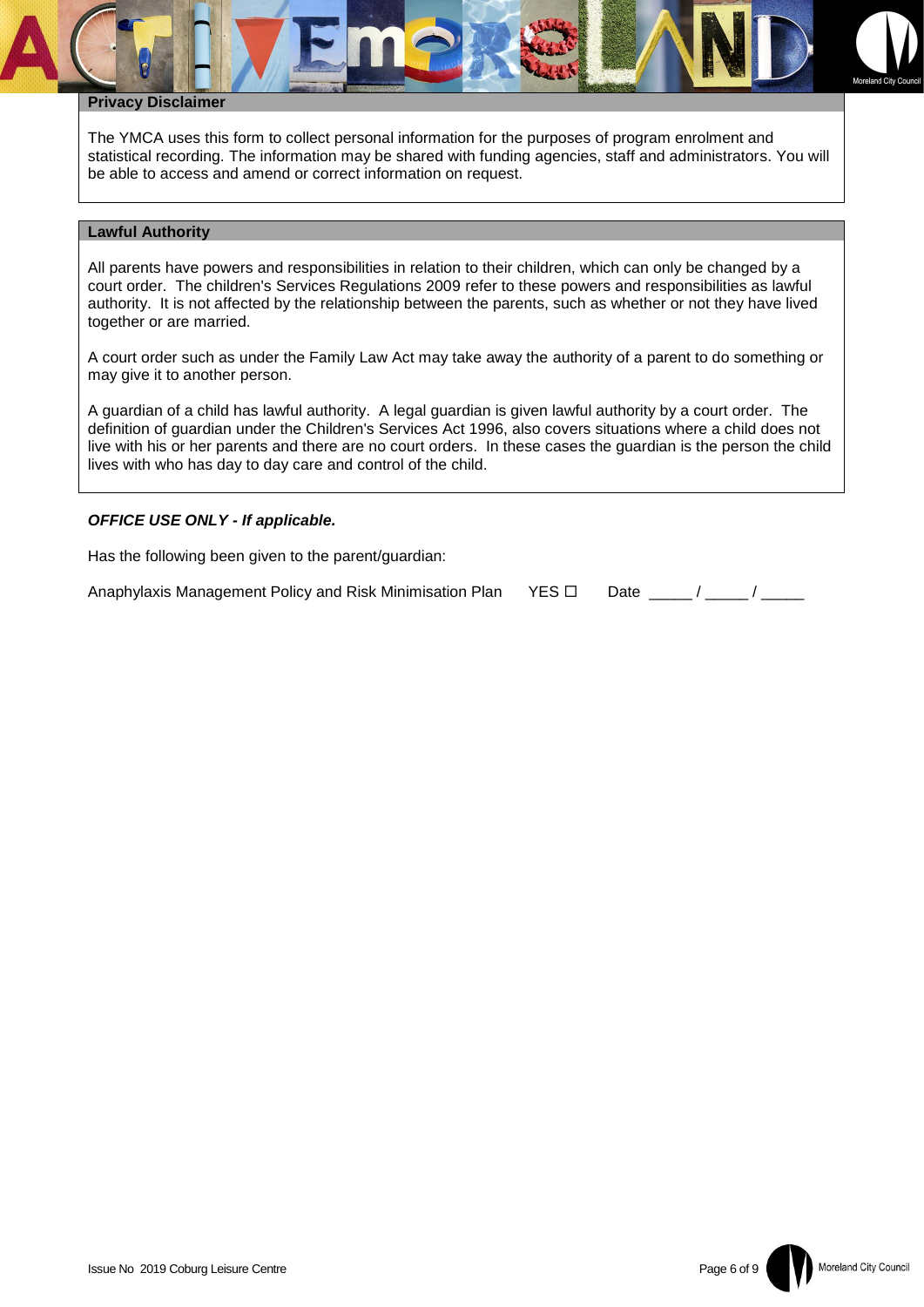

#### D11/167192

# **General - Photo Request and Consent Form (Child)**

Coburg Leisure Centre along with Moreland City Council wish to ensure that those participating in activities at the centre are protected and not photographed without the knowledge and the consent.

#### **Details of Photographer:**

Name: Coburg Leisure Centre Staff 000231

Address: Bridges Reserve – Russell Street, Coburg 3058

Contact Details: 9354 3504

#### **Reason and details for request**:

A series of photographs may be taken while your child is attending the children's service to be used by the Centre, YMCA and Moreland City Council in a variety of publications, brochures, posters and on internet sites for promotional purposes. You will have the right of access to view these photographs.

| Person being photographed - Consent                                                                                                  |
|--------------------------------------------------------------------------------------------------------------------------------------|
|                                                                                                                                      |
|                                                                                                                                      |
|                                                                                                                                      |
|                                                                                                                                      |
| to be photographed at Coburg Leisure Centre by the above person, following the set of guidelines of<br>management that are in place. |
|                                                                                                                                      |
|                                                                                                                                      |
|                                                                                                                                      |
| <b>Management Authorisation:</b>                                                                                                     |
|                                                                                                                                      |
|                                                                                                                                      |
|                                                                                                                                      |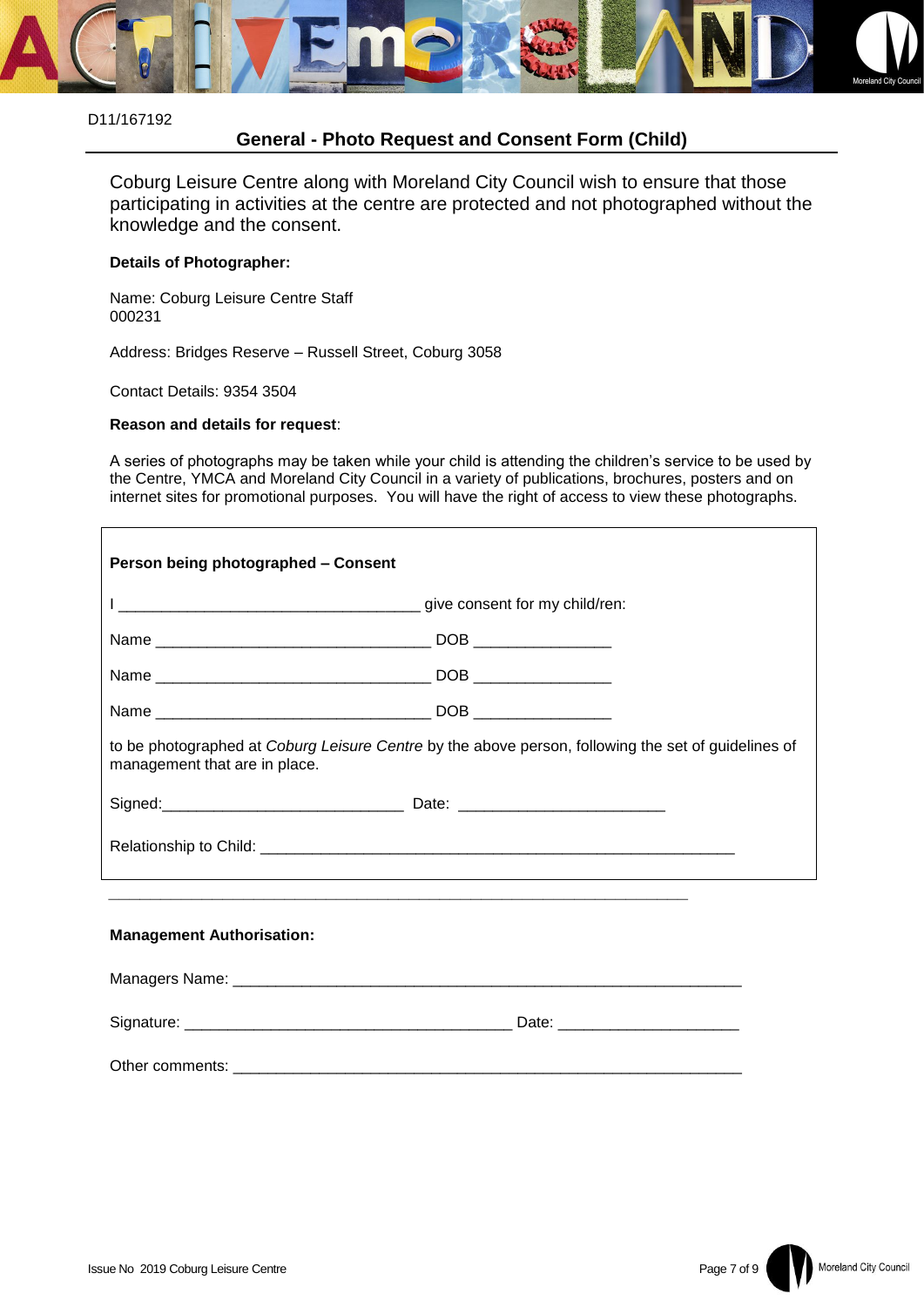